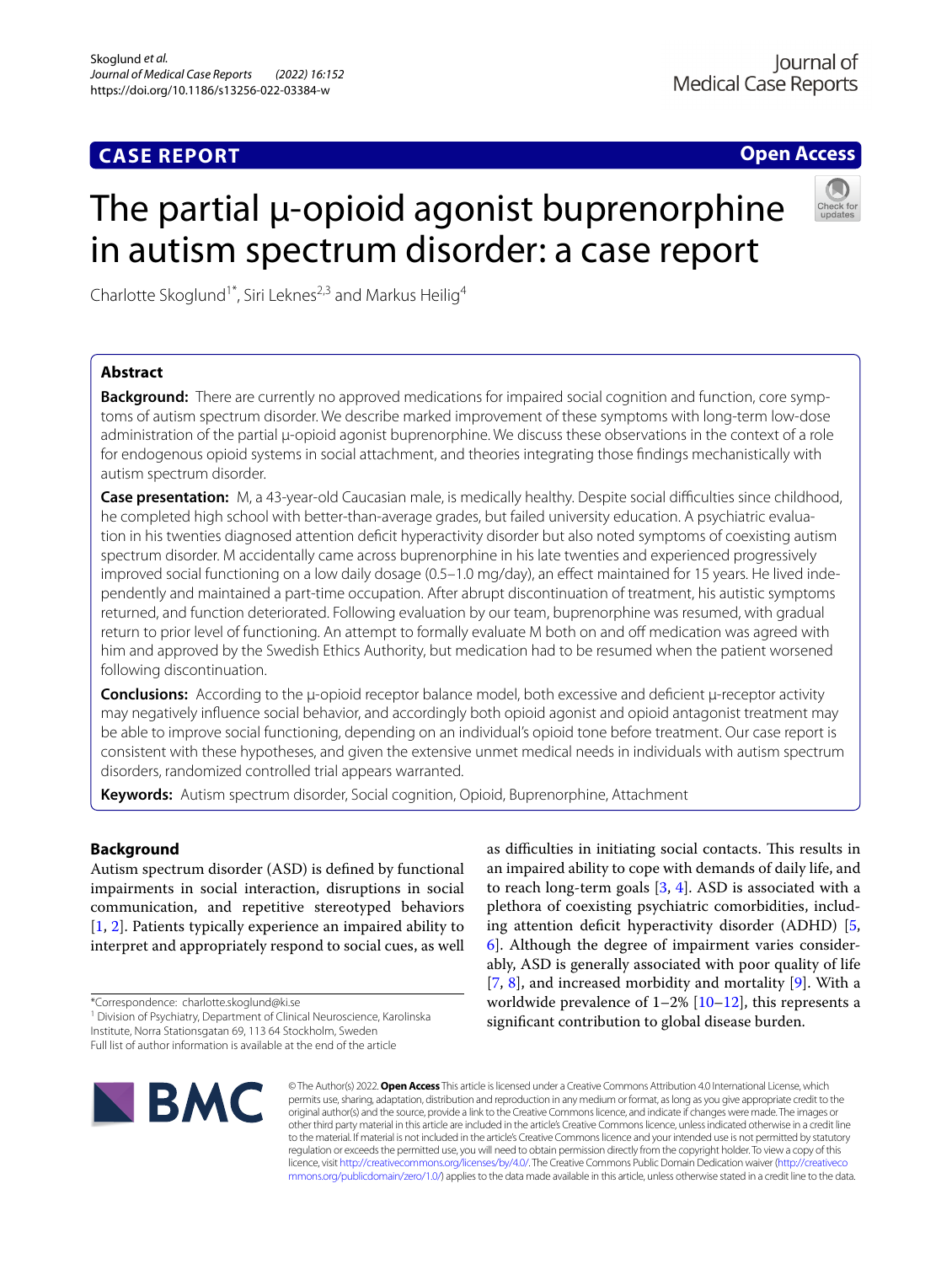There are currently no medications with regulatory approval or evidence for efficacy to treat any of the core symptoms of ASD. Two medications, risperidone and aripiprazole, are approved by the US Food and Drug Administration (FDA) for treatment of associated behavioral problems (e.g., aggression, severe temper tantrums) in ASD [\[13\]](#page-4-11). Although certain individuals may experience positive effects, these drugs are also associated with adverse psychological and physiological effects and their overall effectiveness has been questioned. In the absence of medications with an ability to target core symptoms of ASD, children and adults with this condition are frequently prescribed multiple psychiatric medications of questionable value [[14–](#page-4-12)[16](#page-4-13)]. Identifying medications targeting the core symptoms of ASD is therefore a major unmet medical need.

Here, we report a case of unexpected beneficial effects in ASD associated with long-term use of the partial µ-receptor agonist buprenorphine administered at a low dose. We then discuss this case in the context of the literature on the role of endogenous opioid systems for social cognition. With this as a basis, we outline opportunities for future research.

## **Case presentation**

M is a single, 43-year-old Caucasian male who lives partly with his aging parents and partly in an apartment provided by social services. He was frst seen by author CS after his mother scheduled an appointment for him. The presenting complaint was that, after having achieved considerable functional improvement over more than a decade, the patient had experienced a functional decline in the months prior to the appointment. M and his mother, who accompanied him for the visit, jointly presented the history on multiple visits with author CS, an experienced consultant specializing in neuropsychiatric developmental disorders.

In addition to obtaining the history and carrying out a chart review, the patient was evaluated using an extensive battery of physical and neuropsychological assessments, based on international recommendations for diagnosing neurodevelopmental disorders. For the assessment battery, see Table [1.](#page-1-0) In addition to ASD-related assessments, this battery covers a broad range of psychiatric diferential diagnoses, evaluates hazardous or harmful use of alcohol or drugs, assesses level of function in a broad range of domains, and assesses the patient's perceived health-related quality of life.

The patient was referred for a second opinion to author MH, a psychiatry professor and expert on addiction medicine, who reviewed medical records and the results

#### <span id="page-1-0"></span>**Table 1** Assessments

| Assessment                                                                   | Area assessed                                                                                                                                                                                                                                                                                                     | Refs.    |
|------------------------------------------------------------------------------|-------------------------------------------------------------------------------------------------------------------------------------------------------------------------------------------------------------------------------------------------------------------------------------------------------------------|----------|
| The M.I.N.I. International Neuropsychiatric Interview (MINI)                 | A structured diagnostic interview for psychiatric diagnoses based on<br>Diagnostic and Statistical Manual (DSM) criteria                                                                                                                                                                                          | [17]     |
| Autism Diagnostic Interview-Revised                                          | A semistructured diagnostic interview with parents and care-givers,<br>detecting behaviors and symptoms associated with autism spectrum<br>disorders in children                                                                                                                                                  | $[18]$   |
| The Autism Diagnostic Observation Schedule, Second Edition (ADOS-<br>2)      | A semistructured, standardized observational assessment of com-<br>munication, social interaction, and limited repetitive behaviors in<br>diagnosing autism spectrum disorder in adults                                                                                                                           | [19]     |
| The World Health Organization Disability Assessment Schedule<br>(WHODAS 2.0) | A standardized method for measuring cross-border health and<br>disability. It is based on a comprehensive set of questions in the<br>International Classification of Functioning Conditions, Disabilities and<br>Health (ICF) and is reliable and sensitive for measure of change after<br>specific interventions | [20]     |
| Alcohol Use Disorders Identification Test (AUDIT)                            | An extensively validated self-report questionnaire to screen for<br>hazardous or harmful alcohol use; at appropriate cutoffs, it indicates a<br>diagnosis of alcohol use disorder (AUD)                                                                                                                           | [21, 22] |
| Drug Use Disorders Identification Test (DUDIT)                               | A screening instrument for drug use, patterned on the AUDIT                                                                                                                                                                                                                                                       | [23]     |
| The World Health Organization Adult ADHD Self-Report Scale V 1.1<br>(ASRS)   | A self-report symptom checklist developed to have optimal concord-<br>ance with the clinical classification of ADHD. The ASRS has shown to<br>be a sensitive screener for identifying ADHD in adults seeking treat-<br>ment for substance use disorders                                                           | [24]     |
| Mood Disorder Questionnaire (MDQ)                                            | A self-report screening instrument with moderate to high sensitivity<br>and specificity to identify bipolar disorder in psychiatric outpatients                                                                                                                                                                   | $[25]$   |
| The Patient Health Questionnaire (PHQ-9)                                     | A self-report questionnaire to assess depression severity                                                                                                                                                                                                                                                         | [26]     |
| EQ-5D (formerly EuroQoL) general health status                               | A self-report questionnaire to assess health-related quality of life                                                                                                                                                                                                                                              | [27]     |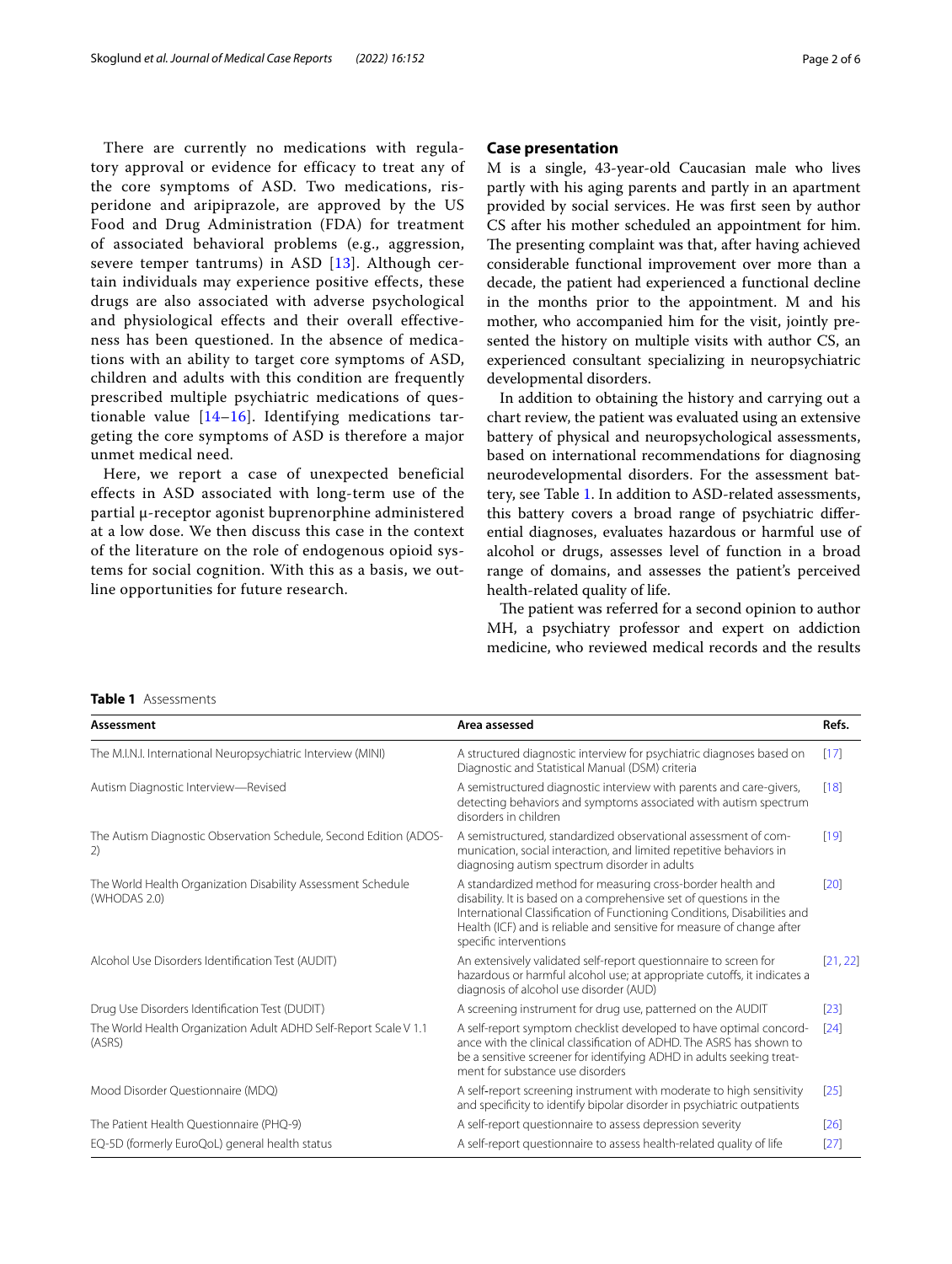of the initial evaluation. MH then met with the patient and his mother. Based on the totality of information, he determined that off-label prescription with low doses of buprenorphine could be justifed, provided the patient with a prescription (2 mg once daily), and referred him back.

The patient encouraged the treatment team to share his experience with others through a scientifc publication. To strengthen this reporting, it was agreed that a controlled discontinuation attempt would be carried out, allowing a formal evaluation of M both on and off buprenorphine. A protocol for this was developed and approved by the Swedish Ethics Authority (dnr. 2019-05335), and written informed consent was obtained. Based on the half-life of buprenorphine, M was instructed to discontinue his daily buprenorphine dose of 2 mg for 14 days, to allow for tests and assessments of psychosocial functioning of medication. As a rescue plan, the patient was to resume medication if he experienced unacceptable worsening.

#### **Demographic details and medical history**

M is a single, 43-year-old Caucasian male residing in an apartment provided by social services. M was born with a patent foramen ovale (PFO), which was closed surgically in 2010. He has no cardiovascular symptoms and is otherwise medically healthy.

As a boy, M struggled with social interactions at school and experienced anxiety, inner restlessness, and subtle problems with sustained attention and concentration. With extensive daily support from his parents, he managed to complete middle and high school. While fnding social situations difficult and exhausting, he reports that he appreciated the clear structure and objectives that school provided. He graduated high school with betterthan-average grades.

In the words of his mother, after graduating high school, "M's life stopped." After several failed attempts at university studies, M's parents sought psychiatric care. At the age of 22 years, he underwent a neuropsychiatric assessment and was diagnosed with ADHD. In addition, the chart states that M was diagnosed with "phobic and schizoid personality disorder." A diagnosis of ASD was considered, but M's social difficulties were thought to originate from "poor self-confdence due to motoric clumsiness and his adverse personality." Because of the ADHD diagnosis, M was prescribed and tried several stimulant medications. He reports that he never experienced any subjective or objective benefcial efect from these. Instead, he exhibited adverse efects, such as further decreased cognitive fexibility, and obsessive–compulsive behaviors.

According to his own report, M has always believed that he had ASD in addition to ADHD. After several failed treatment attempts and progressive psychiatric and functional impairment, M started to experiment and self-medicated with various illicit drugs. He accidentally came across a batch of illicit buprenorphine and reports almost immediately noticing the positive efect of a low (0.8–2 mg) daily dose. At the time, his parents were unaware of his opioid use, but M's mother reports that both parents did notice a signifcant improvement in M's daily functioning and activity.

Specifcally, M's mother reports that he gradually showed more explicit and situation-congruent emotions and facial mimics, started making eye contact, was able to organize his room, created routines around food and exercise, and started seeing some long-lost high-school acquaintances. M reports that social interactions became more rewarding, and that, for the frst time in his adult life, he was able to hold a meaningful occupation, frst at a department store, and then at a dog shelter.

Having a strong sense of right and wrong, M felt uncomfortable hiding his use of illicit opioids from his parents. After he told them, they again sought medical attention, hoping to obtain a legitimate source of medication. After several rejections from public psychiatric care providers, they fnally found a private practitioner who agreed to prescribe buprenorphine 1 mg/day off label.

M continued this treatment for about 10 years. He continued to show stable benefcial efects on social and executive functioning and was able to maintain his independent living and occupation. Over the course of this time, he did not escalate the dose or show any signs of tolerance or withdrawal. Buprenorphine treatment was abruptly discontinued when the prescribing physician had his prescription privileges for scheduled substances revoked.

At this point, M was unable to fnd a prescriber willing to continue off-label buprenorphine treatment. Meanwhile, according to both his own and his mother's report, M's level of functioning and quality of life once again declined rapidly. M expressed that "his life stopped without buprenorphine." His aging parents were markedly distressed by the prospect that their son would not be able to function outside an institution once they were no longer alive. Before his frst appointment, M had once more acquired a small amount of illicit buprenorphine and was rationing it at about 0.5 mg daily to make it last longer. He no longer had any employment or other meaningful occupation, had stopped his regular exercise, had moved back in with his parents, and was again depending on welfare.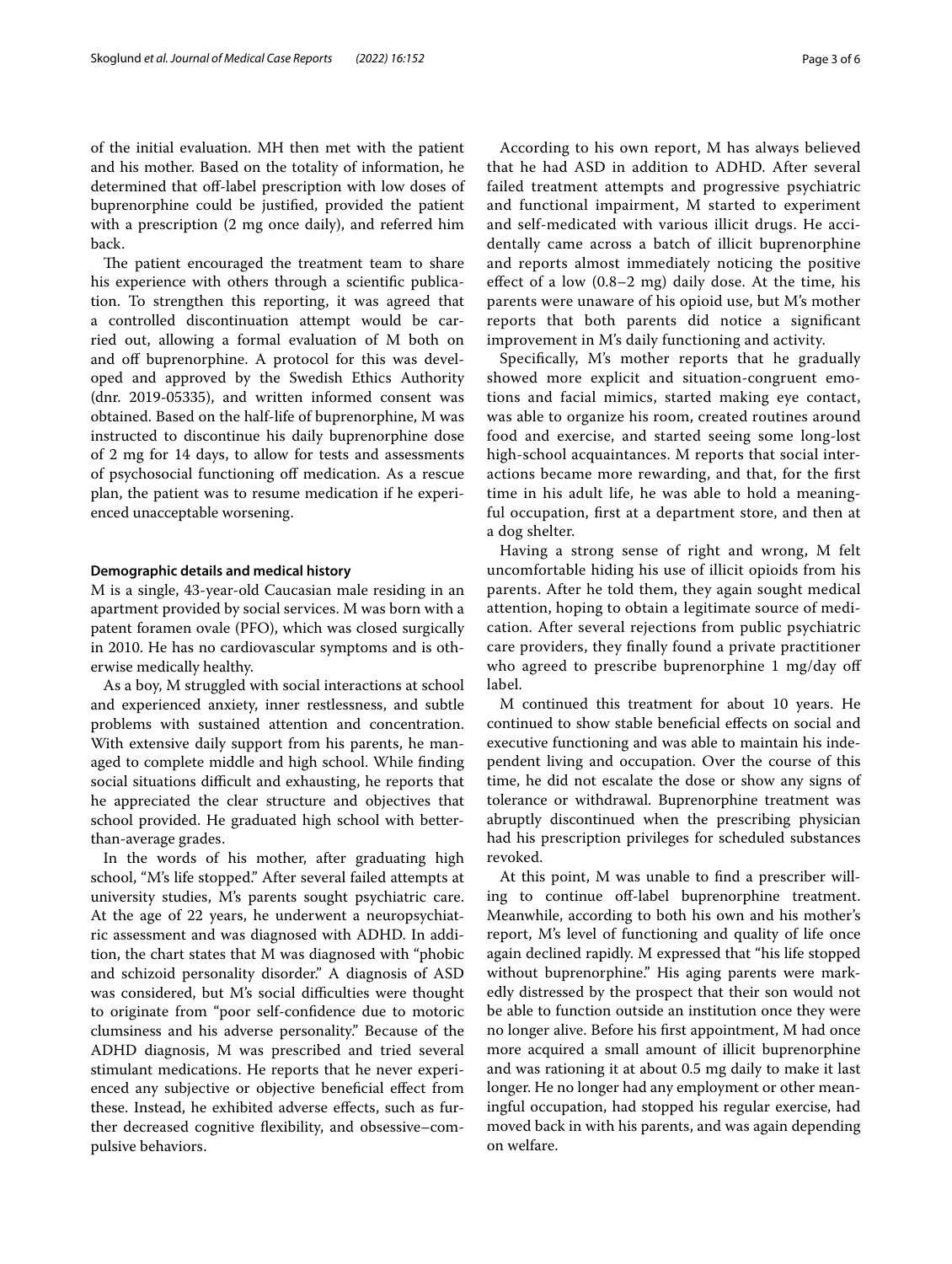#### **Diagnostic evaluation**

On the basis of prior medical journals, screening forms, and longitudinal information from semistructured interviews with the participant, his parents, and relatives, the previously established ADHD diagnosis (F90.0C) was confrmed. In addition, the neuropsychiatric assessment could also establish a diagnosis of ASD (F84.0) with symptoms since childhood (before age 7 years) and in periods before starting on, as well as during periods of, buprenorphine.

#### **Resumed medication, and discontinuation trial**

After he received his buprenorphine prescription, M submitted to regular urine screens. These excluded any concomitant use of illicit drug. He was compliant with the prescription, began to improve once more, and was able to return to his occupation at the dog shelter.

Upon discontinuing buprenorphine to allow assessment in a drug-free state, M did not report any clinically signifcant symptoms of opioid withdrawal. However, 1 week following discontinuation, he reported increasing social anxiety and impaired daily functioning. His symptoms become of a severity that the patient found unacceptable. He resumed buprenorphine medication at the prior dose before the scheduled neuropsychiatric reexamination.

# **Discussion and conclusions**

We describe here a patient with high-functioning ASD who experienced marked, stable, and independently confrmed long-term functional improvement with low daily doses (0.8–2.0 mg) of buprenorphine. Buprenorphine is a high-affinity partial agonist at  $\mu$ -opioid and an antagonist at κ-opioid receptors. At the doses used here, it is estimated that buprenorphine has only a modest, perhaps 20%, central  $\mu$ -opioid receptor occupancy (RO), and negligible activity at kappa receptors  $[28]$  $[28]$ . Thus, the clinical efects we report are likely to be associated with a low level of pharmacological µ-opioid receptor activation.

Endogenous opioid systems, and  $\mu$ -opioid receptors in particular, have long been hypothesized to play a role in social processes and attachment [\[29](#page-5-11)]. Data indicate that a role for µ-opioid signaling in social function is phylogenetically conserved. For instance, µ-opioid receptor activation underpins the rewarding properties of social play in juvenile rats  $[30]$  $[30]$ , and  $\mu$ -opioid signaling is necessary for pair-bonding in the socially monogamous prairie voles [\[31](#page-5-13)]. In nonhuman primates, functional genetic variation in the gene encoding the µ-receptor moderates distress-related behaviors upon maternal separation of infants [\[32](#page-5-14)]. In healthy humans, a single dose of an opioid drug sharpened social preferences [[33\]](#page-5-15), increased visual attention to eyes [[34\]](#page-5-16), memory for happy faces [\[35\]](#page-5-17), and ratings of positive social stimuli [\[36\]](#page-5-18). For negative social stimuli, acute opioid drug efects dampen attention to [[36,](#page-5-18) [37](#page-5-19)] and perception of [\[38](#page-5-20)] negative facial expressions. Conversely, acute opioid antagonism is reported to reduce behavioral and brain responses to socially rewarding stimuli [[34](#page-5-16), [39\]](#page-5-21). However, it is also equally true that opiates in high doses can blunt sociality, resulting in introvert behaviors and anhedonia [[40\]](#page-5-22).

Research on the role of opioids for social attachment in particular was pioneered by Jaak Panksepp [[41](#page-5-23)]. By extension from these data, Panksepp then proposed that autism could be caused by excessive brain opioid activity  $[42]$  $[42]$  $[42]$ . This has, however, not been supported by data; antagonist treatment has shown modest or no efects on core symptoms in clinical trials of children on the autism spectrum [\[43\]](#page-5-25). In fact, mice genetically modifed to lack the  $\mu$ -opioid receptor (rather than having an excessive activation of it) show severe social deficits  $[44]$  $[44]$  as well as stereotyped and perseverative behaviors necessary to fulfill ASD criteria  $[45]$ . These knockout mice also show a number of comorbid symptoms of ASD such as aggression, anxiety, and motor clumsiness, and are currently used as a mouse model of autism  $[46]$  $[46]$ .

An attempt to reconcile these seemingly contradictory observations is offered by the  $\mu$ -opioid receptor balance model [[46\]](#page-5-28), which posits that both excessive and deficient μ-receptor activity may negatively infuence social behavior through an inverted-U relationship (Fig. [1](#page-3-0)). Accordingly, the model predicts that both opioid agonist and opioid antagonist treatment may be able to improve social functioning, depending on an individual's opioid tone before treatment.

Our observations in the case of M are consistent with this possibility. Since beginning to work on this case, we have been informally approached by colleagues who have made similar observations. Importantly, however, buprenorphine and other opioids are controlled

<span id="page-3-0"></span>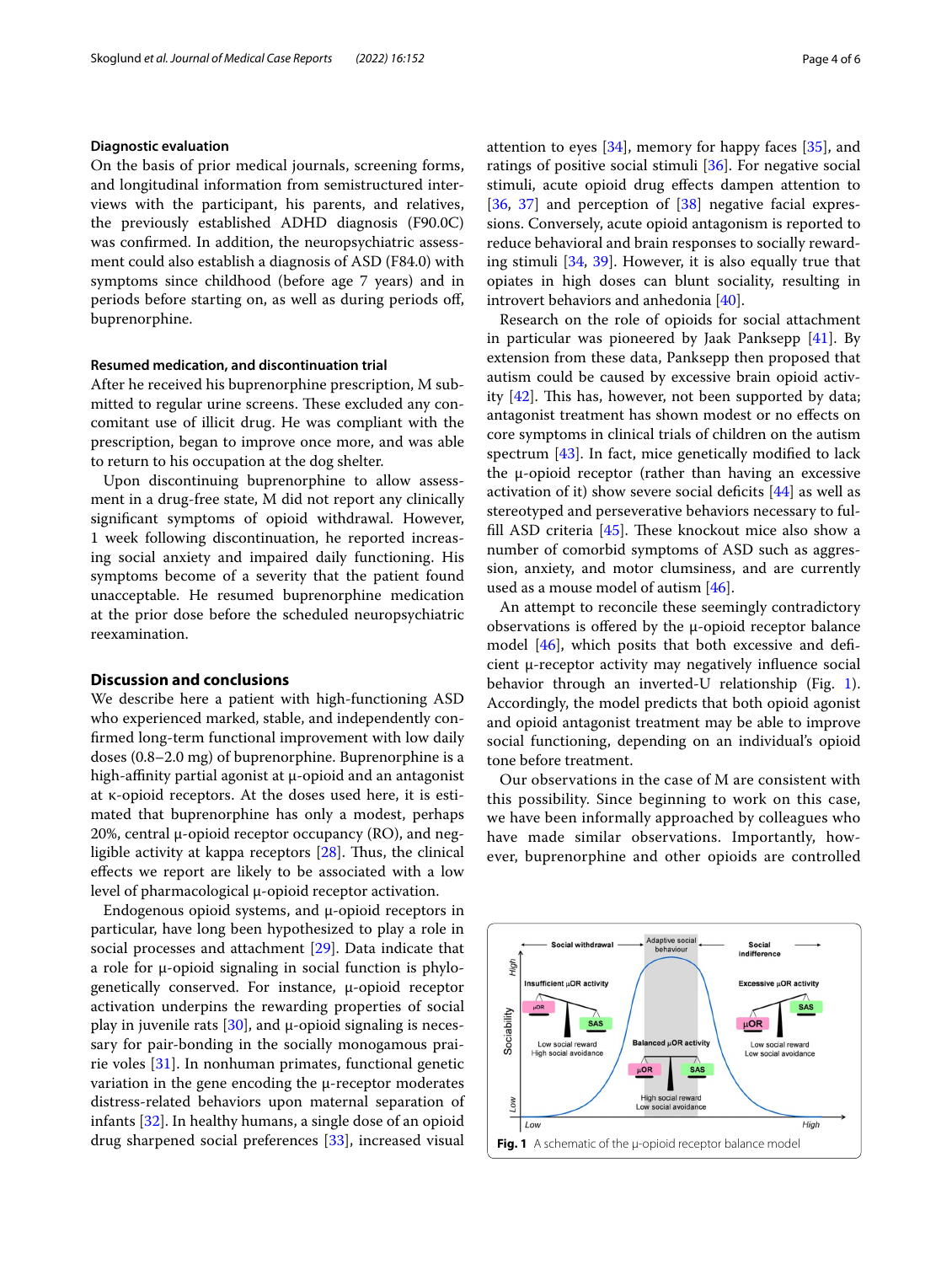substances that may be abused, diverted, and result in tolerance and addiction [[47\]](#page-5-29). Given the current severe and lethal opiate epidemic [[48](#page-5-30)], prescription of scheduled substances such as opioid should always be made by experienced clinicians and after careful assessment of individual potential risks and benefts.

Clearly, our noncontrolled clinical observations do not amount to evidence of efficacy. ASD is a heterogeneous condition, highly prevalent with other psychiatric and neurological disorders that may present with symptoms ranging from discrete social challenges to severe and global functional impairments [[2](#page-4-1)]. Clearly, a case observation as described above does not allow for generalizability or treatment recommendations, in neither adult nor pediatric populations. However, our results do allow us to generate the hypothesis that lowdose buprenorphine may be a future therapeutic option in specifc cases of ASD. Given the extensive unmet medical needs in this condition, putting this hypothesis to test through a randomized controlled trial appears warranted.

#### **Abbreviations**

ASD: Autism spectrum disorder; ADHD: Attention defcit hyperactivity disorder.

#### **Acknowledgements**

According to obtained permission, we would like to specially acknowledge MH and his mother B, who contributed with the medical history and medical records.

#### **Authors' contributions**

CS and MH provided the medical and psychiatric assessment and medical history. MH and SL provided the theoretical background. All authors have read and approved the fnal manuscript.

#### **Funding**

Open access funding provided by Karolinska Institute. No funding was provided.

#### **Availability of data and materials**

Data sharing is not applicable to this article as no datasets were generated or analyzed during the current study.

## **Declarations**

#### **Ethics approval and consent to participate**

A protocol for this was developed and approved by the Swedish Ethics Authority (dnr. 2019-05335).

#### **Consent for publication**

Written informed consent was obtained from the patient for publication of this case report and any accompanying images. A copy of the written consent is available for review by the Editor-in-Chief of this journal.

#### **Competing interests**

CS is the founder and owner of Smart Psykiatri, a private clinic contracted by Swedish publicly-fnanced healthcare for assessment and treatment of ADHD. She has served as invited speaker for Shire, Nordic Drugs, Takeda, Evolan, DNE Pharma, Novartis UK, UCD, Gedeon Richter, Medice Nordic Norway, and Principal Investigator GODDESS study by Takeda 2021-2022 CS is a member of the Scientifc Council at the Swedish Medical Products Agency SE-75103

Uppsala Sweden. The views expressed in thispaper are not necessary the view of the Government agency.

#### **Author details**

<sup>1</sup> Division of Psychiatry, Department of Clinical Neuroscience, Karolinska Institute, Norra Stationsgatan 69, 113 64 Stockholm, Sweden. <sup>2</sup> Department of Psychology, University of Oslo Norway, Oslo, Norway. <sup>3</sup> Department of Diagnostic Physics, Oslo University Hospital, Oslo, Norway. <sup>4</sup> Center for Social and Affective Neuroscience (CSAN), Linköping University, Linköping, Sweden.

# Received: 6 September 2020 Accepted: 11 March 2022

#### **References**

- <span id="page-4-0"></span>1. DSM-5 A. American Psychiatric Association. Diagnostic and statistical manual of mental disorders 5th ed. Washington. DC: American Psychiatric Association; 2013<http://psychiatry.org/psychiatrists/practice/dsm>2013 [
- <span id="page-4-1"></span>2. Lord C, Brugha TS, Charman T, Cusack J, Dumas G, Frazier T, *et al*. Autism spectrum disorder. Nat Rev Dis Primers. 2020;6(1):5.
- <span id="page-4-2"></span>3. Christ SE, Holt DD, White DA, Green L. Inhibitory control in children with autism spectrum disorder. J Autism Dev Disord. 2007;37(6):1155–65.
- <span id="page-4-3"></span>4. Kenworthy L, Yerys BE, Anthony LG, Wallace GL. Understanding executive control in autism spectrum disorders in the lab and in the real world. Neuropsychol Rev. 2008;18(4):320–38.
- <span id="page-4-4"></span>5. Lugnegard T, Hallerback MU, Gillberg C. Psychiatric comorbidity in young adults with a clinical diagnosis of Asperger syndrome. Res Dev Disabil. 2011;32(5):1910–7.
- <span id="page-4-5"></span>6. Simonoff E, Pickles A, Charman T, Chandler S, Loucas T, Baird G. Psychiatric disorders in children with autism spectrum disorders: prevalence, comorbidity, and associated factors in a population-derived sample. J Am Acad Child Adolesc Psychiatry. 2008;47(8):921–9.
- <span id="page-4-6"></span>7. Jonsson U, Alaie I, Lofgren Wilteus A, Zander E, Marschik PB, Coghill D, *et al*. Annual research review: quality of life and childhood mental and behavioural disorders - a critical review of the research. J Child Psychol Psychiatry. 2017;58(4):439–69.
- <span id="page-4-7"></span>8. Bishop-Fitzpatrick L, Mazefsky CA, Eack SM. The combined impact of social support and perceived stress on quality of life in adults with autism spectrum disorder and without intellectual disability. Autism. 2018;22(6):703–11.
- <span id="page-4-8"></span>9. Hirvikoski T, Mittendorfer-Rutz E, Boman M, Larsson H, Lichtenstein P, Bolte S. Premature mortality in autism spectrum disorder. Br J Psychiatry. 2016;208(3):232–8.
- <span id="page-4-9"></span>10. Brugha TS, Spiers N, Bankart J, Cooper SA, McManus S, Scott FJ, *et al*. Epidemiology of autism in adults across age groups and ability levels. Br J Psychiatry. 2016;209(6):498–503.
- 11. Idring S, Lundberg M, Sturm H, Dalman C, Gumpert C, Rai D, *et al*. Changes in prevalence of autism spectrum disorders in 2001–2011: fndings from the Stockholm youth cohort. J Autism Dev Disord. 2015;45(6):1766–73.
- <span id="page-4-10"></span>12. Baird G, Simonof E, Pickles A, Chandler S, Loucas T, Meldrum D, *et al*. Prevalence of disorders of the autism spectrum in a population cohort of children in South Thames: the Special Needs and Autism Project (SNAP). Lancet. 2006;368(9531):210–5.
- <span id="page-4-11"></span>13. Siegel M, Beaulieu AA. Psychotropic medications in children with autism spectrum disorders: a systematic review and synthesis for evidencebased practice. J Autism Dev Disord. 2012;42(8):1592–605.
- <span id="page-4-12"></span>14. Williams K, Brignell A, Randall M, Silove N, Hazell P. Selective serotonin reuptake inhibitors (SSRIs) for autism spectrum disorders (ASD). Cochrane Database Syst Rev. 2013;8:CD004677.
- 15. LeClerc S, Easley D. Pharmacological therapies for autism spectrum disorder: a review. P & T Peer-Rev J Formul Manag. 2015;40(6):389–97.
- <span id="page-4-13"></span>16. Jobski K, Hofer J, Hofmann F, Bachmann C. Use of psychotropic drugs in patients with autism spectrum disorders: a systematic review. Acta Psychiatr Scand. 2017;135(1):8–28.
- <span id="page-4-14"></span>17. Amorim P, Lecrubier Y, Weiller E, Hergueta T, Sheehan D. DSM-IH-R Psychotic Disorders: procedural validity of the Mini International Neuropsychiatric Interview (MINI). Concordance and causes for discordance with the CIDI. Eur Psychiatry. 1998;13(1):26–34.